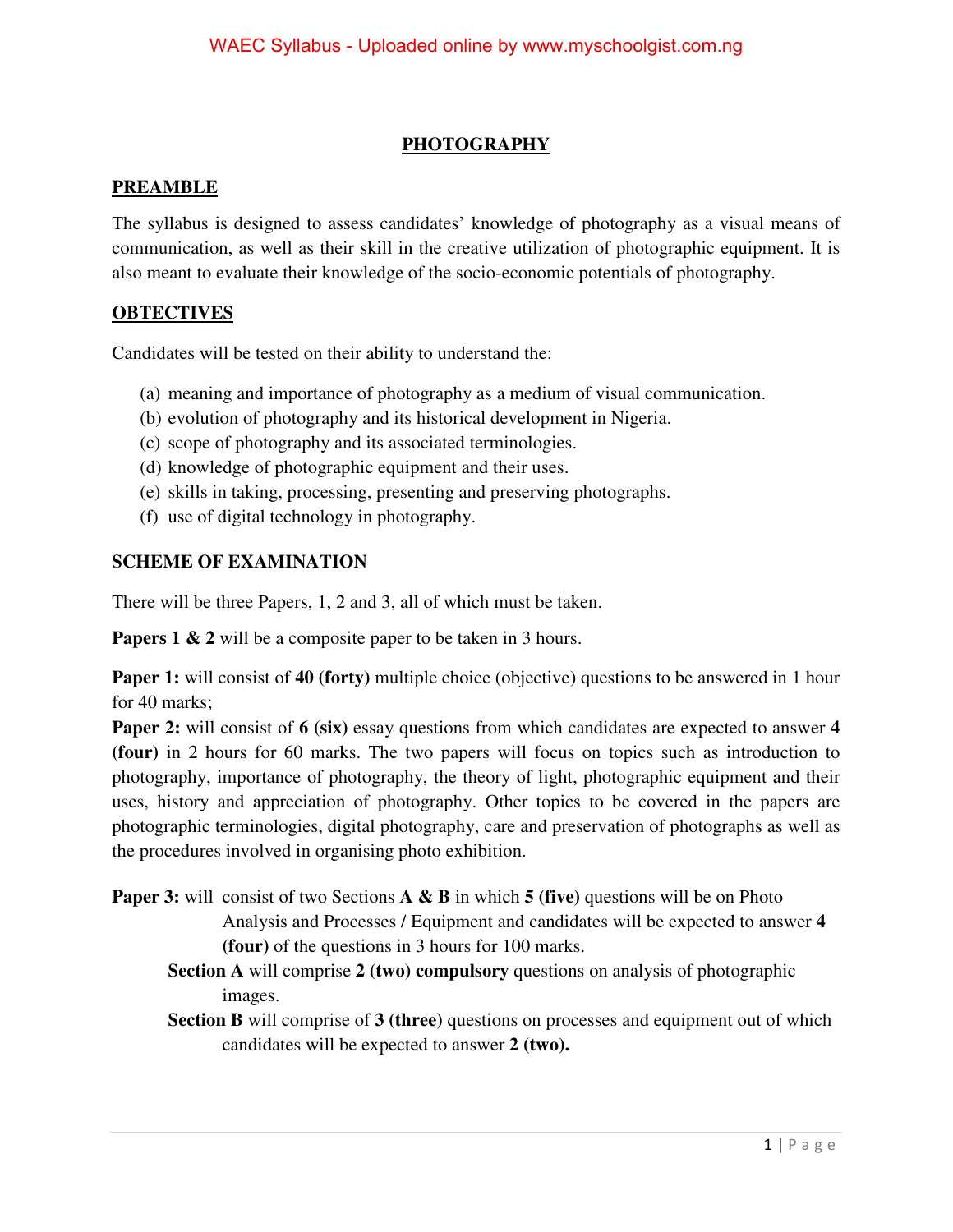#### **Photo Analysis and Processes**

This is an **alternative to practical** paper that seeks to evaluate candidates' level of skills in photography. It will also measure their knowledge of photographic equipment and their uses, as well as the processes involved in different aspects of photography. The paper will carry 100 marks and will last for 2 hours.

#### **Section A:**

**Photo Analysis:** – This shall focus on analysis of photographic images, and it is aimed at measuring candidates' level of understanding of the dynamics of photography. Two (black and white) photographs will be provided for analysis and candidates are expected to examine the two photographs and respond to the questions on it for 50 marks.

#### **Section B:**

**Processes / Equipment:** - This Section shall contain **three constrained questions**, and candidates are to answer **all** for 50 marks. The questions shall be on the various processes involved in photography, as well as photographic equipment and their uses.

#### **DETAILED SYLLABUS**

#### **1. INTRODUCTION TO PHOTOGRAPHY**

- **(a)** Meaning of photography
- **(b)** Functions / uses of photography
	- (i) Record events
	- (ii) Visual communication e.g. advertising, journalism, scientific, artistic expression etc.
- **(c)** Branches / Areas of Photography
	- Fashion
	- Advertising
	- Photojournalism (Documentary, Photo-Essay etc.)
	- Forensic
	- Nature
	- Underwater
	- Sports
	- Architectural
	- Events (Wedding, Birthday etc.)
	- Portraiture
	- Still Life etc.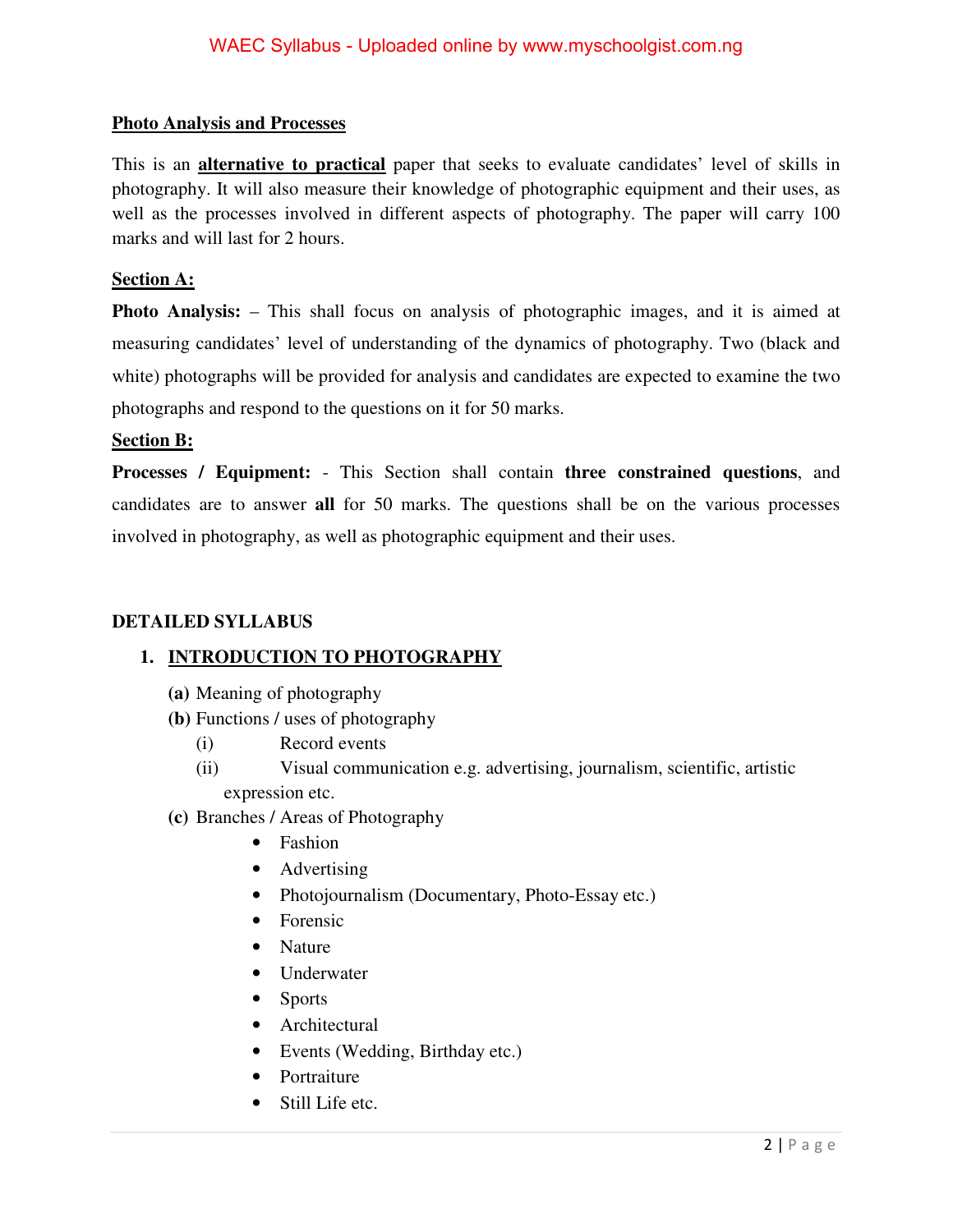# **2. HISTORY OF PHOTOGRAPHY**

- (a) Origin of Camera and Photography
- (b) Development of Photography in Nigeria
- (c) Pioneers of Photography:

| (i) Europe & America | $\sim$ $ \sim$ | Nicephore Niepce, Louis Daguerre, Williams<br>Fox Talbot, Edwin Land, George Eastman e.t.c.                                                                                                                      |
|----------------------|----------------|------------------------------------------------------------------------------------------------------------------------------------------------------------------------------------------------------------------|
| (ii) Nigeria         |                | Jonathan Adagogo Green, Dotun<br>Okubanjo, J.D. Okhai Ojeikere, Sunmi Smart Cole,<br>Philip Trimmnel, Peter Obe, Goerge Oshodi,<br>Andrew Esiebo, Kelechi Amadi-obi, Akintunde<br>Akinleye, George Dacosta. etc. |

# **3. TERMINOLOGIES IN PHOTOGRAPHY**

- Exposure
- Develop
- Print
- Enlarge
- Focus
- Aperture  $(F Number)$
- Shutter Speed
- Perspective
- Image
- Intensity
- Light
- Composition. etc.

## **4. LIGHT IN PHOTOGRAPHY**

- (a) Source of light
	- (i) Natural e.g. Sun and Moon.
	- (ii) Artificial e.g. Flash, Studio lighting.
- (b) Properties of light
	- (i) Absorption
	- (ii) Reflection
	- (iii) Transmission
	- (iv) Refraction
	- (v) Dispersion
- **5. THE CAMERA**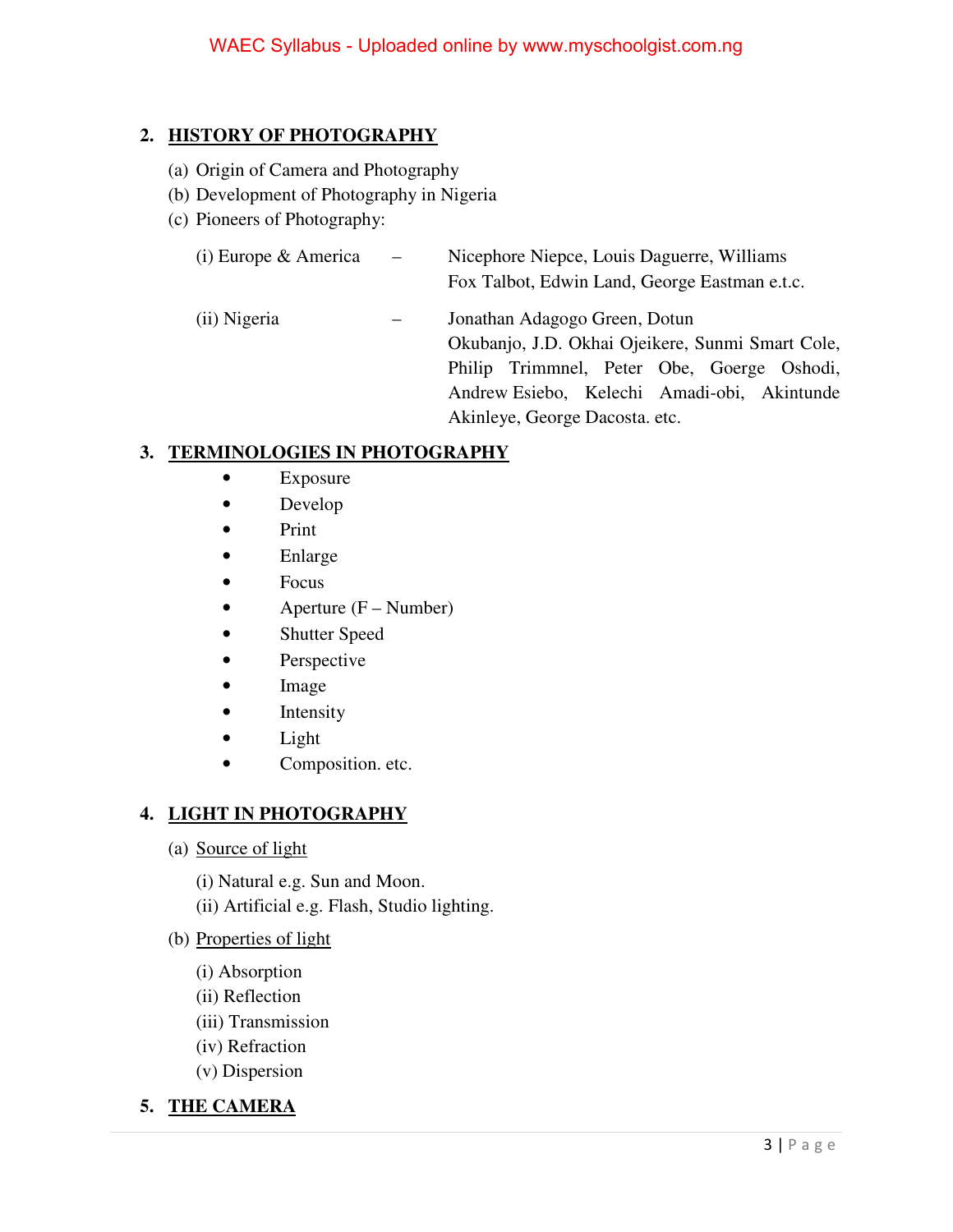- (a) Principles underlying the design of Camera (Pinhole Camera)
	- $(i)$  Light tight (insulation from unwanted light).
	- (ii) Light inlet (opening for wanted light).
	- (iii) Viewing system.
	- (iv) Image formation.
- (b) Basic Part of an SLR / 35mm Camera and their functions.
- (c) Categories and Types of Camera.
- (d) (i) Categories Analogue and Digital.
	- (ii) Types
		- Compact
		- Range Finder
		- Single Lens Reflex (SLR) / 35mm
		- Medium Format Twin Lens and SLR
		- Large Format Camera
		- Instamatic
- (e) Lenses
	- (i) Principles of Lenses: Refraction, Reflection, Dispersion, Diffraction.
	- (ii) Difference between Concave (negative) and Convex (positive) lenses.
	- (iii) Focal length (normal, short and long).
	- (iv) Relationship between lens and apertures.
	- (v) Types of Camera lenses Normal / Standard, Wide angle, Telephoto and Zoom.
	- (vi) Uses of Camera lenses.
- (f) Maintenance of Camera
	- Keep away from dirt and oil
	- Protect lens from dust
	- Use of Camera strap
	- Careful handling etc.

## **6. FILM**

- (a) The nature of film Light Sensitive and Chemical Composition.
- (b) Types and Format
	- (i) Types
		- Black and White
		- Colour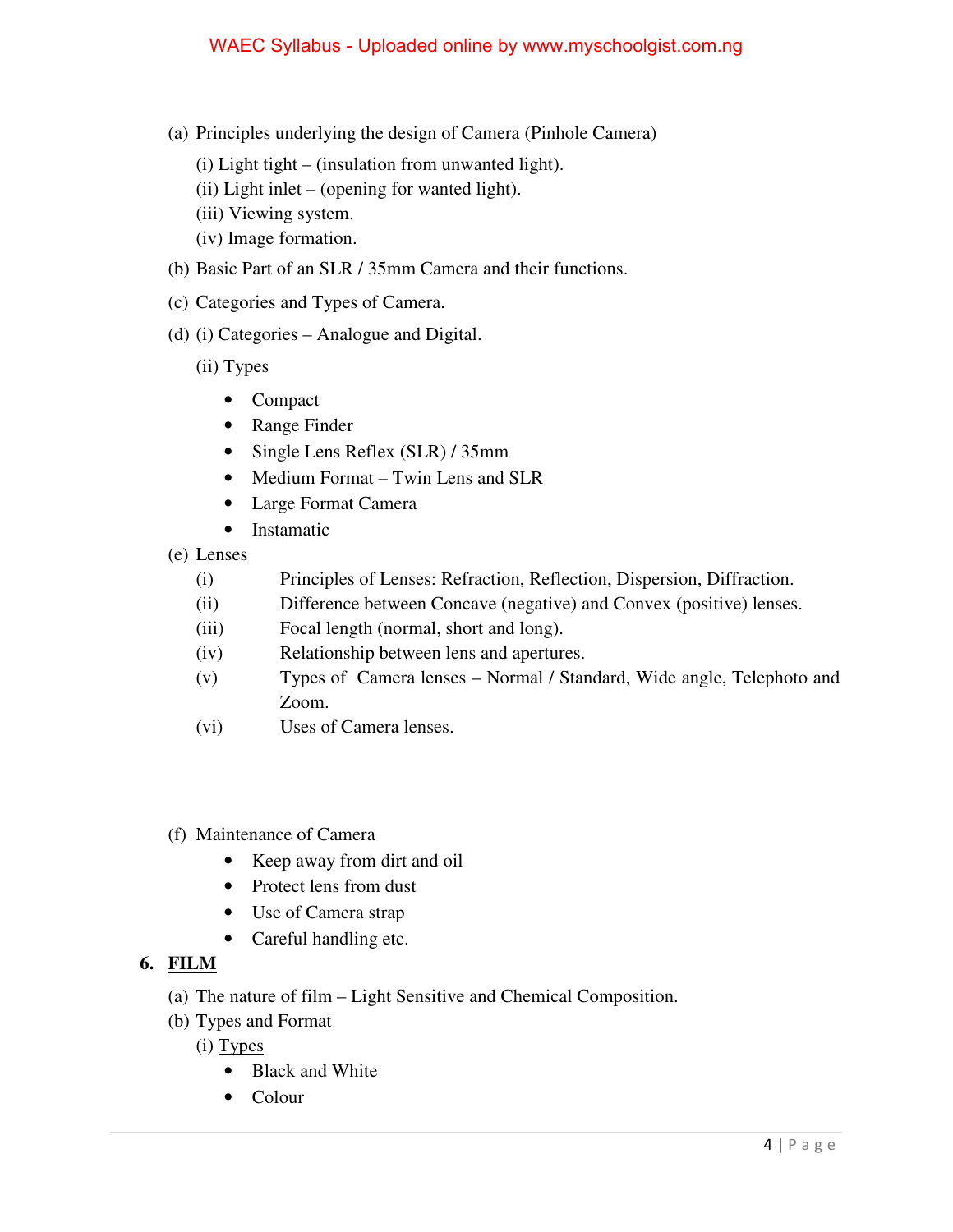(ii) Format

- $\bullet$  110
- $35mm$
- $\bullet$  120/220
- Sheet film
- (c) Film Speed (ISO)
	- Meaning

• Examples – ASA 32 – 125 (Slow Speed) ASA 40 – 200 (Medium Speed) ASA 400 and above (Fast Speed)

# **7. TAKING OF PHOTOGRAPHS**

# **(1) Processes involved**

- (a) Preparation
- Loading film
- Setting the camera
- Prepare Subject
- Set up lighting Equipment (Studio)
- Study outdoor weather Condition (Outdoor)
- Setting appropriate aperture / shutter combination

## (b) Taking Photograph

- Handling the camera
- composing
- Focusing
- Shooting

## **(2) Composition**

- (a) Meaning
- (b) Elements of Composition (Line, Shape, Space, colour, angle, centre of interest, background, closeness, form, texture etc.)

# **8. THE DARK ROOM / FILM DEVELOPMENT**

- (a) Layout and Requirements
- (i) Layout dry and wet areas
- (ii) Requirements
- Light tights
- Good ventilation (Air conditioner)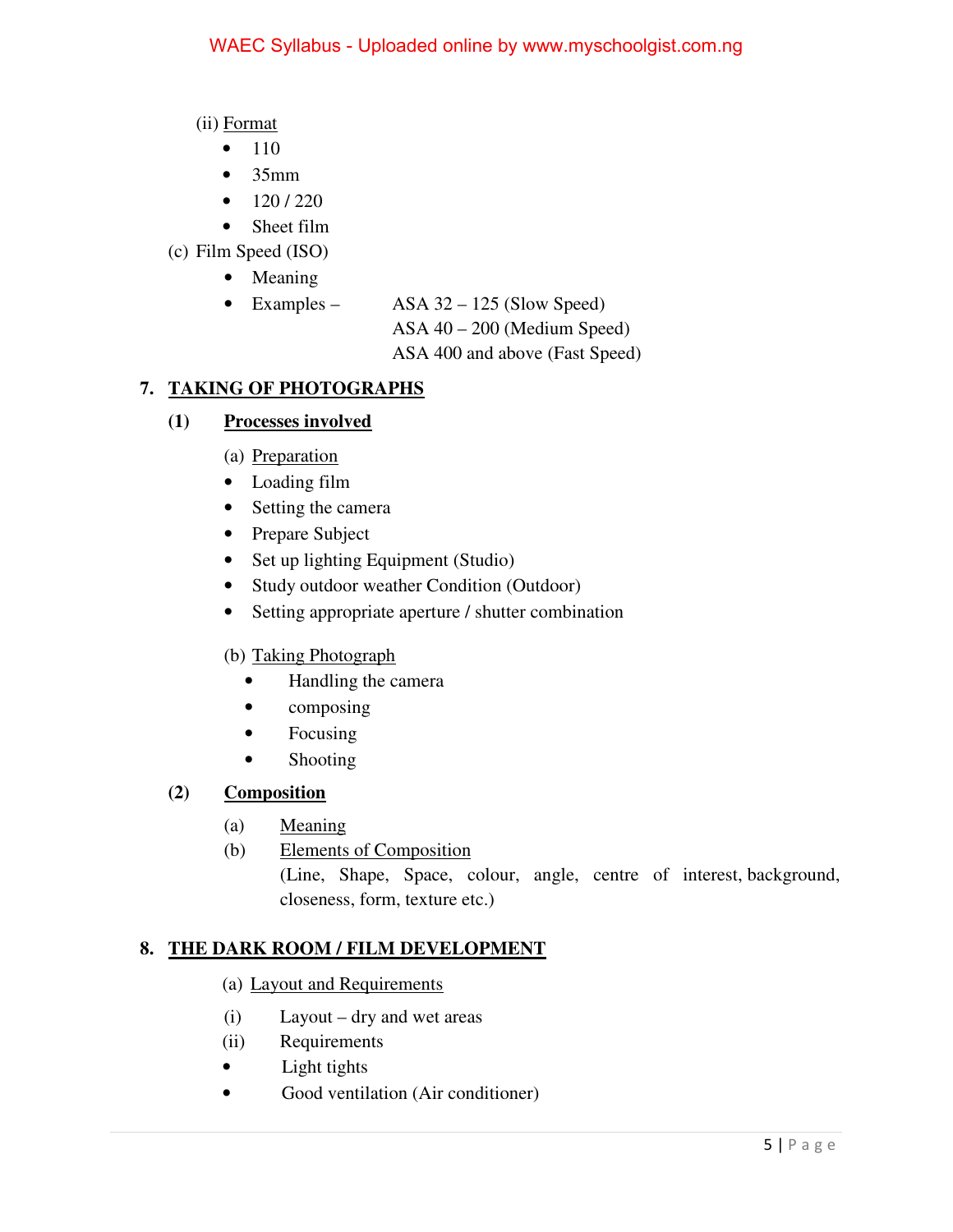- Water
- Waste outlet
- Flat working surfaces

(b) Tools and Equipment

- Measures
- Containers
- Funnels
- Thermometers
- Timers
- Developing Tanks
- Safe Light
- Enlarger
- Dryer
- Developing Trays / Dishes
- Spiral Spool
- Light Box etc.
- (c) Chemicals Developer, Fixers, Stop bath
- (d) Film Development Processes
- (i) Dilution of developer
- (ii) Loading of the film into the tank or see-saw method
- (iii) Pouring and timing the action of developer in the tank
- (iv) Rinsing with water / Stop bath
- (v) Fixing of film
- (vi) Pouring out of Fixer and rinsing with water / Stop bath
- (vii) Drying of negative
- (e) Safety Measures
- Apron / Lab Coat
- Rubber Gloves
- Avoid sudden movement
- First aid (for chemical burns)
- Proper Storage of Chemical

## **9. PRINTING OF PHOTOGRAPHS**

- (a) Materials and Equipment
	- Enlarger
	- Safe light
	- Printing Paper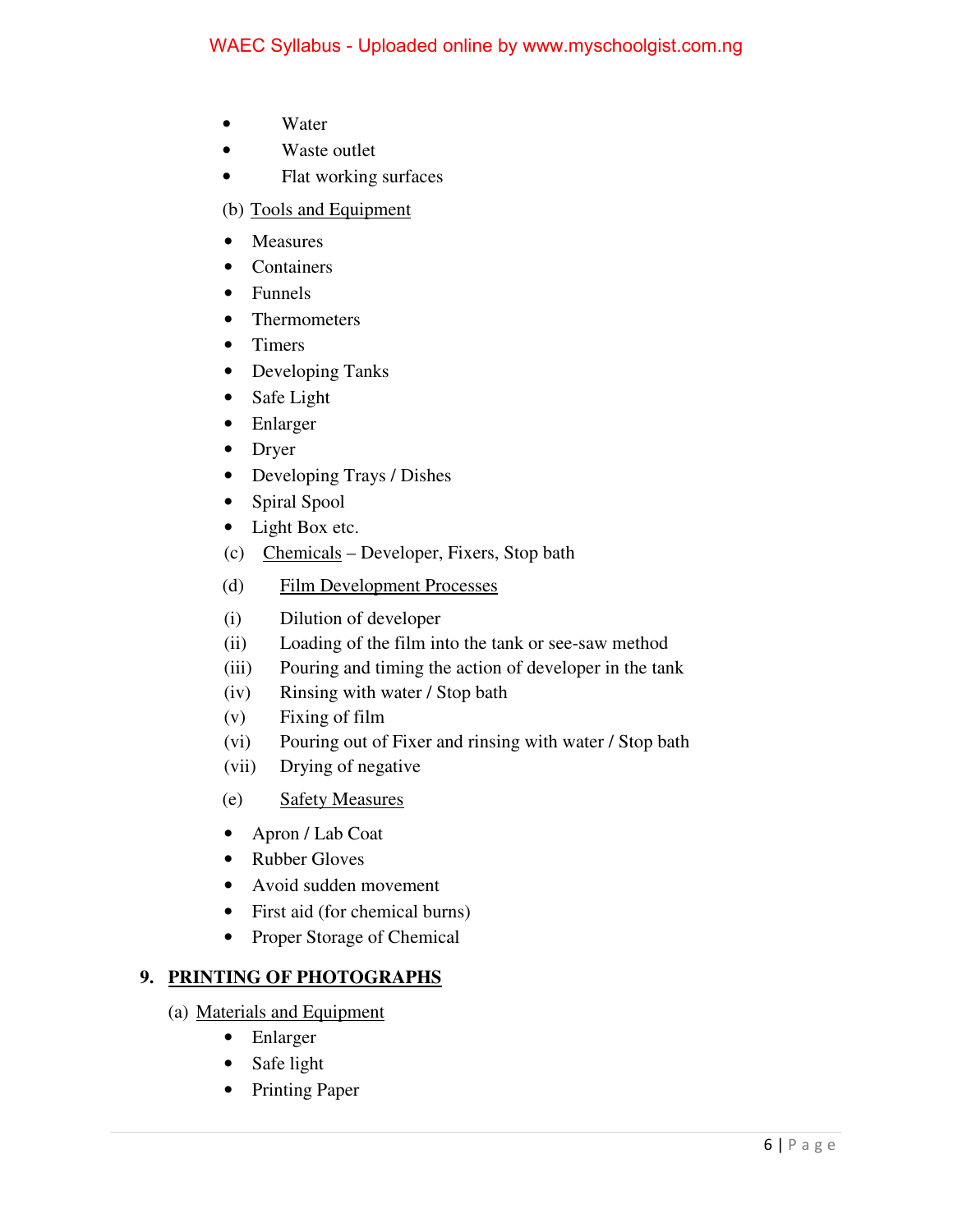- Printing Frame
- Developer and Fixer
- Developing Trays / Dishes
- Dryer
- Guillotine / Trimmer

#### (b) Printing Process

- (i) Dilution of developer and fixer
- (ii) Printing of Photograph (using enlarger)
- (iii) Production of Contact Print
- (iv) Selection of exposure for printing
- (v) Exposure on paper
- (vi) Developing
- (vii) Rinsing with water or Stop bath
- (viii) Fixing
- (ix) Rinsing with water or Stop bath

### (c) Drying and Storage of Photographs

- (i) Methods of Drying
	- Dryer
	- Open air
- (ii) Methods of Storing

| <b>Negatives</b> | $\blacksquare$ | Printing Paper Pack and Cellophane Jackets |
|------------------|----------------|--------------------------------------------|
| Photographs      | $\sim$         | Photo Albums and Mounting on Photo Frame   |
| Chemicals        | $\blacksquare$ | Jerry Can (preferably black)               |

## **10. DIGITAL PHOTOGRAPHY**

- (a) Differences and similarities between traditional (analogue) and digital photography.
- (b) The development of digital photography.
- (c) Equipment for Digital Photography
- (i) Digital Camera
- (ii) Computer
- (iii) Printer

#### (d) Software for Digital Photography

- Adobe Photoshop
- PhotoEditor
- Photopaint
- Fireworks
- Picasa etc.